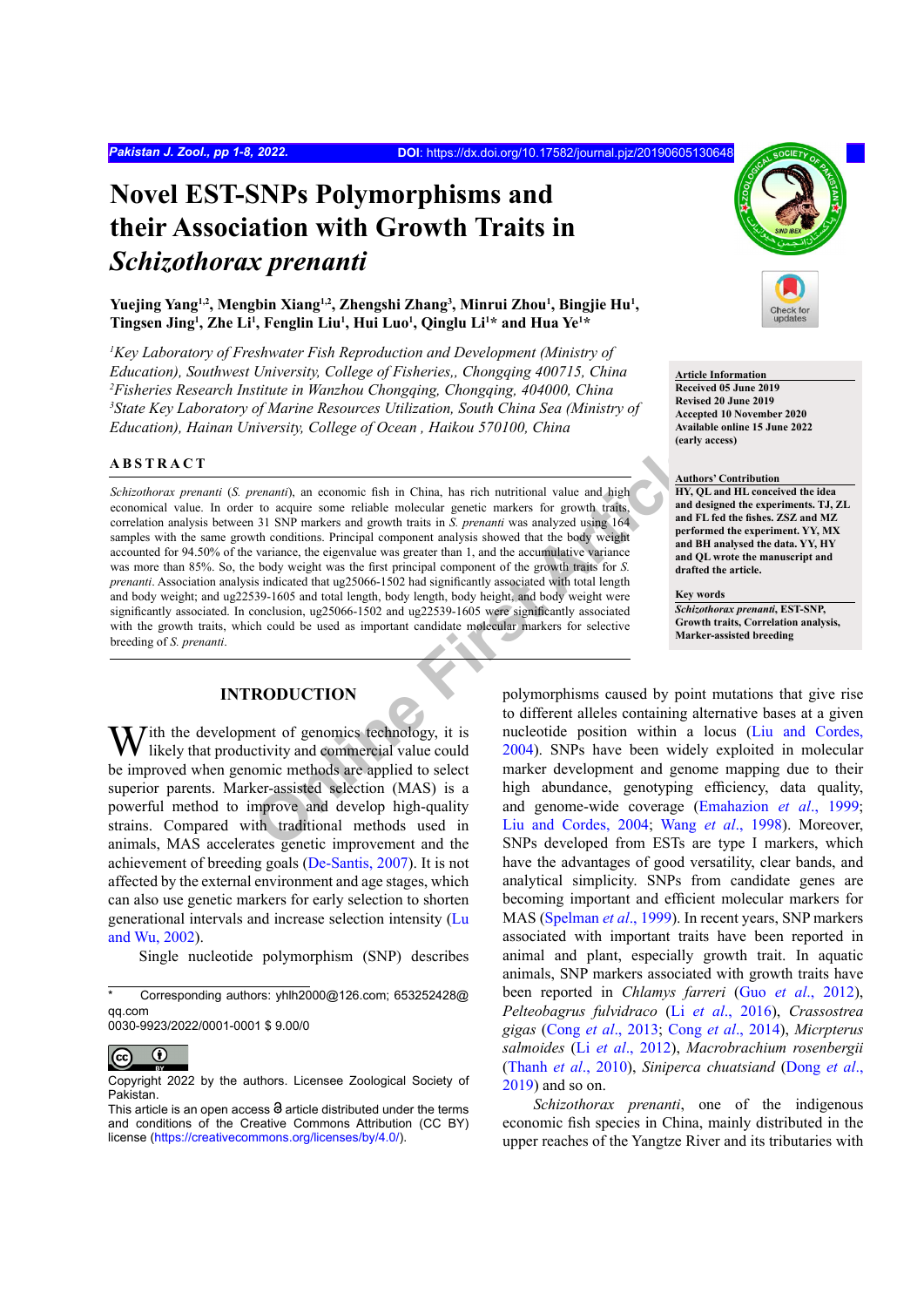rich nutritional value is of high economic value ([Chen](#page-5-5) [and Cao, 2000;](#page-5-5) [Wu and Wu, 1992\)](#page-6-7). With the increase in artificial breeding intensification, the germplasm resources of *S. prenanti* have been degraded, which is revealed in individual miniaturization, slow growth, and decreased disease resistance (Luo *et al*[., 2016;](#page-6-8) Ye *et al*[., 2018](#page-6-9)). Therefore, there is an obvious need for more molecular markers associated with growth traits for intensive study on the molecular marker-assisted breeding. Although the SNP of *S. prenanti* have been developed in recent years [\(Luo](#page-6-8) *et al*[., 2016\)](#page-6-8), the genetic molecular markers associated with growth traits remain scarce.

In this study, 31 novel EST-SNP markers were analyzed their polymorphism using Mass ARRAY® MALDI-TOF System. To provide valuable information in molecular assisted breeding and genetic improvement for *S. prenanti,* we explored associations between SNP markers and growth traits in the cultured populations of *S. prenanti.*

#### **MATERIALS AND METHODS**

### *Sample collection, genomic DNA preparation and commercial traits measurement*

To provide valuable information<br>
To provide valuable information<br>
To provide valuable information<br>
The provide valuable information (HVE) for SNP loci were calc<br>
explored associations between SNP<br>
information content (PIC) The experimental protocols were approved by the institutional animal care and use committee of Southwest University. A total of 164 individuals were randomly selected from a cultured population in E Meishan, (Sichuan Province, China) in July 2017. The samples were bred in the same batch and pond. Fishes were anesthetized using tricaine meth-anesulfonate (MS222). Then Total length (TL), body length (BL) and body height (BH) were measured by Vernier Caliper (0.1 mm accuracy). Body weight (BW) was weighed using an electronic balance (0.1 g accuracy). After obtaining the measurement data, fins were cut and preserved in 95% alcohol, and genomic DNAs were extracted using Animal genomic DNA extraction kit (Sangon biotech, Shang Hai, China). DNA was examined by performing 1% agarose gel electrophoresis, and concentrations were determined using photometry (Eppendorf, German). The working DNA concentration was 30 ng/uL.

# *Polymorphism SNP loci screening and SNP genotyping*

EST-SNP sequences were obtained from transcriptome of Spleen in *S. prenanti* in our previous research ([Luo](#page-6-8) *et al*[., 2016](#page-6-8)). Based on EST-SNP sequence information, primers were designed [\(Table I](#page-2-0)). PCR was performed in a 10 uL reaction volume, containing 1.25 uL 10×PCR Buffer with 15 mM  $MgCl<sub>2</sub>$ , 0.65 uL 25 mM  $MgCl<sub>2</sub>$ , 2 uL dNTP (2.5 mM), 2 uL forward primer (0.5 uM),  $2 \text{ uL}$ reverse primer (0.5 uM), 0.2 uL ExTaq DNA polymerase (5 U/ uL) (TaKaRa), using 2 uL genome DNA as template,

adding  $1.9$  uL ddH<sub>2</sub>O. PCR profiles included an initial denaturation at 94 °C for 15 min, 94°C denaturation for 20 s, annealing temperature 56  $\degree$ C for 30 s, 72  $\degree$ C for 60 s for 45 cycles and a final extension at 72 °C for 3 min. SNP sequence-specific extension primers were added to the PCR-amplified product and a base was extended at the SNP site. The extended product was purified and cocrystallized with a MassARRAY® SpectroCHIP chip with a surface-covered substrate, and the crystals were placed in a vacuum tube of a mass spectrometer to automatically analyze the SNPs site information.

#### *Data analysis*

Observed heterozygosity (Ho), expected heterozygosity (He) and Hardy-Weinberg equilibrium (HWE) for SNP loci were calculated using POPGENE version 32 software [\(Yeh and Boyle, 2000\)](#page-6-10). Polymorphic information content (PIC) was calculated by PIC-CALC software.

Morphological analysis was performed with SPSS 19.0. Multivariate analysis of variance and independentsamples T test in the general linear model (GLM) were used to analyze the association between SNP locus and growth traits. Significant differences were tested using Duncan's multiple range test. Differences were considered to be statistically significant when  $p < 0.05$  or  $p < 0.01$ .

## **RESULTS**

#### *Morphological analysis*

The descriptive statistics including mean, skewness, kurtosis, minimum and maximum for the growth traits were summarized in Table II. Skewness and kurtosis are parameters to test normal distribution. Skewness test and kurtosis test both indicated the four traits (BW, TL, BL and BH) obeyed normal distribution (*p*>0.05) ([West](#page-6-11) *et al*., [1995\)](#page-6-11).

Pearson correlation analysis showed that there was a significant correlation between the traits  $(p<0.01)$  [\(Table](#page-3-0) [III\)](#page-3-0). Maximum correlation coefficient was 0.982 between BL and TL. Minimum correlation coefficient was 0.887 between TL and BH.

Principal component analysis (PCA) indicated that body weight accounting for 94.50% of the variance, the eigenvalue more than 1, the accumulative variance more than 85%, it was the first principal component of the growth traits of *S. prenanti* ([Table IV](#page-3-1)).

#### *The characters of SNP loci*

Point mutations of SNP included transitions and transversions. Among the 31 SNP markers, the number of transitions and transversions was respectively 18 and 13, and the ratio between them was approximately 1.38.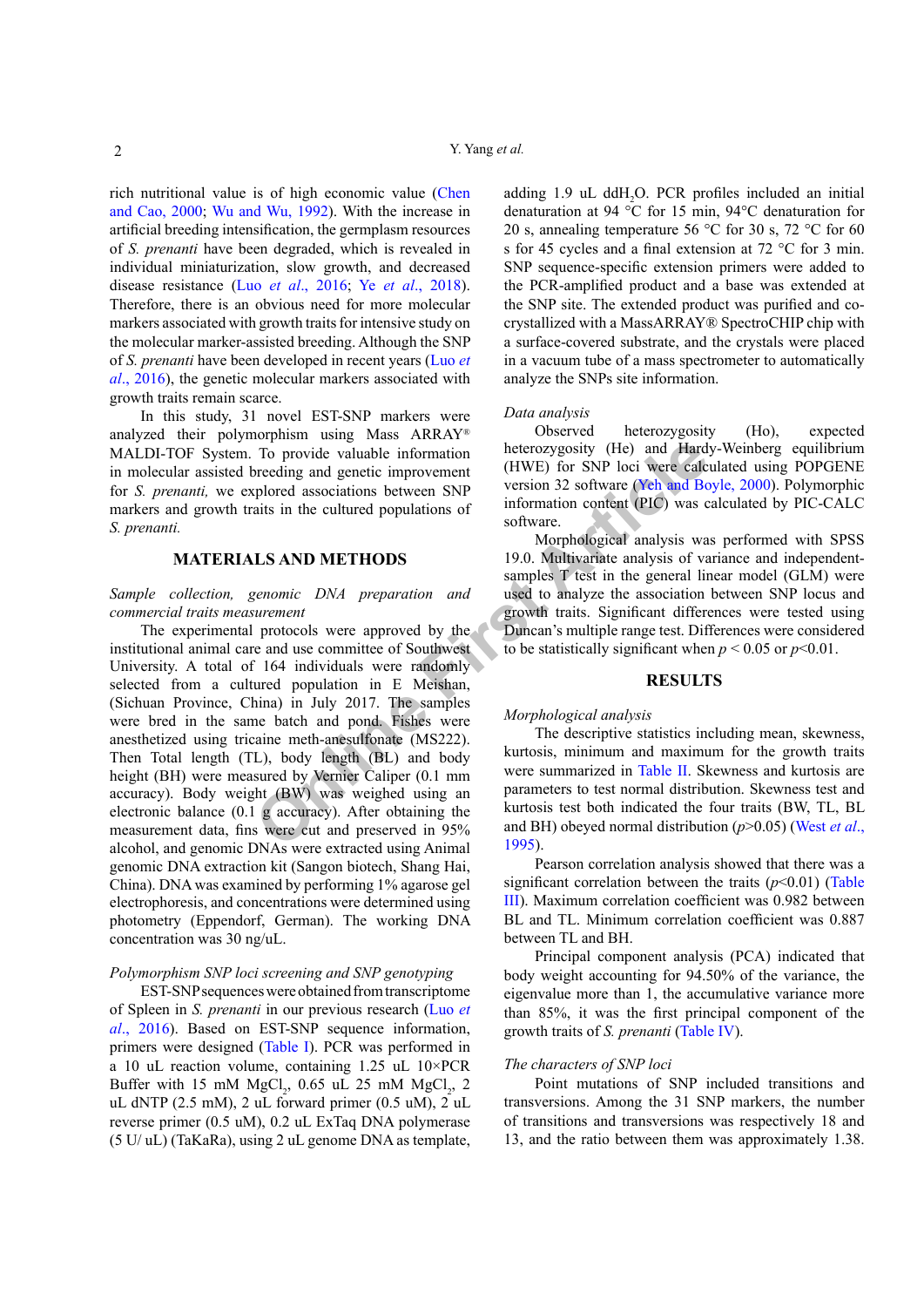23 loci were polymorphic and the proportion was 74.2%. Genetic parameters of 23 SNPs are shown in [Table V.](#page-3-2) The observed heterozygosity  $(H_0)$  ranged from 0.0854 to 0.3476, while the expected heterozygosity  $(H_e)$  ranged from  $0.0820$  to  $0.3471$ , with the average values of  $0.2094$ and 0.2019, respectively. PIC value ranged from 0.0121 to0.3750 with an average of 0.2270. In addition, 13 loci had moderate polymorphism (0.25≤PIC<0.5) [\(Botstein](#page-5-6) *et al*., [1980\)](#page-5-6). While the remained 10 loci had low polymorphism (PIC<0.25). 13 of the 23 SNPs were in accordance with HWE (*p*>0.05).

<span id="page-2-0"></span>**Table I. The primer information of 31 EST- SNPs in** *S. prenanti.*

| Locus        | Muta-<br>tion | Sequence (5' to 3')           |
|--------------|---------------|-------------------------------|
| ug25066-1464 | $C-T$         | <b>F:CCTCAGCTTTCAGGGTAAAC</b> |
|              |               | R:TCCCATCCTAACCAGTACTC        |
| ug23056-2291 | $C-T$         | F:TCTGTAACACCCCAAATGCC        |
|              |               | R:AAGGTGTCATATCCTTGCAG        |
| ug25066-2545 | T-C           | F:AACCCTTTGTGTGGTGTCTG        |
|              |               | R:TGTGCCAGACTGAAGGTTTC        |
| ug22539-1613 | $A - G$       | F:TCATCGTCTTAAAGAACTG         |
|              |               | R:ATGGGCATGTTGTTCCTCAC        |
| ug23056-1182 | T-C           | F:ATCCCTGGAGCATAACTCAC        |
|              |               | R:GCAGGTTAAGCTGTCTAAGG        |
| ug23056-1969 | $G-A$         | F:GATTACCACGGAGACTTAGC        |
|              |               | R:CTGGATCTGGATTACAATGG        |
| ug22539-1718 | $C-T$         | F:TTTCTGACTCTGAAATGCAC        |
|              |               | R:GAAATGGAATATATCCCATGC       |
| ug25066-1003 | $G-T$         | F:TTTGATGCAATCACCGGCAC        |
|              |               | R:ACCAAAAGAACTGCCCATGC        |
| ug22539-1428 | T-G           | F:CCCTATCTCTGAGTTTCGAC        |
|              |               | R:TTTGAAGGACTGCTGTTCCC        |
| ug23056-2461 | T-A           | E:TGTCTTCAGTACTGTGGATG        |
|              |               | R:ATGGTAAACCGTATGCTGGG        |
| ug22539-1359 | $G-A$         | E:CTATAGGACCATTTGATGGAC       |
|              |               | R:GTATCCCATACCTACAACCC        |
| ug23056-1317 | C-A           | F:AATCCAGTGTCTTCAGGTGC        |
|              |               | R:GAGCATCTATGCATGGCAAA        |
| ug23056-2066 | T-G           | F:TGTGACACGTTGGACAGATG        |
|              |               | R:GCTGCATGCCTCTGTTTTTG        |
| ug23056-2976 | T-C           | F:CTTCTACCAACAGGGTCAAC        |
|              |               | R:CGGACATACCAAATAAGGAC        |
| ug25066-703  | $G-A$         | F:GGTGTCTCTAGAGATGCTTG        |
|              |               | R:GATCCAGCACATGGAATCTC        |
| ug25066-1502 | $G-C$         | F:CGGACATGTTCTTAAATGGG        |
|              |               | R:TTTCACGCTTCTGACCCTTG        |

| hic and the proportion was 74.2%.<br>23 SNPs are shown in Table V.    | Locus            | Muta-<br>tion | Sequence (5' to 3')    |
|-----------------------------------------------------------------------|------------------|---------------|------------------------|
| gosity $(H_0)$ ranged from 0.0854 to                                  | ug23056-2381     | T-C           | F:TGACACCTTTTAAGGCACTG |
| bected heterozygosity $(H_e)$ ranged                                  |                  |               | R:GGATTCTCCATCCTTGGAAG |
| with the average values of 0.2094<br>ly. PIC value ranged from 0.0121 | ug23056-1955 A-G |               | F:ATGTAACTCAGAGAAGCCGC |
| ge of 0.2270. In addition, 13 loci had                                |                  |               | R:CCTCAAGGATGCCACAAAAC |
| m (0.25 < PIC < 0.5) (Botstein et al.,                                | ug25066-2515 T-A |               | F:CCAACCATCCTTCAGGAAAC |
| ned 10 loci had low polymorphism                                      |                  |               | R:GACCATCTTACCAACATGCG |
| 23 SNPs were in accordance with                                       | ug25066-779      | $C-T$         | F:AGGGTCAGAAGCGTGAAATG |
|                                                                       |                  |               | R:TTCCATGTGCTGGATCTCTC |
|                                                                       | ug22539-1605 C-A |               | F:GAACTGTATTTAGGCCCCAC |
| nformation of 31 EST-SNPs in S.                                       |                  |               | R:ATGGGCATGTTGTTCCTCAC |
|                                                                       | ug23056-1165 A-T |               | F:ATCCCTGGAGCATAACTCAC |
| Sequence (5' to 3')                                                   |                  |               | R:GCAGGTTAAGCTGTCTAAGG |
|                                                                       | ug25066-2587 A-C |               | F:GTATGTTCCCTACAACCAGC |
| F:CCTCAGCTTTCAGGGTAAAC                                                |                  |               | R:AGAAACCTTCAGTCTGGCAC |
| R:TCCCATCCTAACCAGTACTC                                                | ug225391-831 C-T |               | F:ATCAGAGCTTGGTGAGAAGG |
| F:TCTGTAACACCCCAAATGCC                                                |                  |               | R:TTGCTCTTGCTCCCAGACAG |
| R:AAGGTGTCATATCCTTGCAG                                                | ug22539-400      | T-C           | F:CAAACTCAAAGCGACACCAG |
| F:AACCCTTTGTGTGGTGTCTG                                                |                  |               | R:GAAGGAATAATGGGCAGTCG |
| R:TGTGCCAGACTGAAGGTTTC                                                | ug23056-2938     | $G-T$         | F:CGGACATACCAAATAAGGAC |
| F:TCATCGTCTTAAAGAACTG                                                 |                  |               | R:CTTCTACCAACAGGGTCAAC |
| R:ATGGGCATGTTGTTCCTCAC                                                | ug22539-817      | $C-T$         | F:TTGCTCTTGCTCCCAGACAG |
| F:ATCCCTGGAGCATAACTCAC                                                |                  |               | R:ATCAGAGCTTGGTGAGAAGG |
| R:GCAGGTTAAGCTGTCTAAGG                                                | ug22539-387      | $T-G$         | F:GAAGGAATAATGGGCAGTCG |
| F:GATTACCACGGAGACTTAGC                                                |                  |               | R:CAAACTCAAAGCGACACCAG |
| R:CTGGATCTGGATTACAATGG                                                | ug22539-551      | $C-A$         | F:CGTTCTCCAGATTCTCCATC |
| F:TTTCTGACTCTGAAATGCAC                                                |                  |               | R:CTGGTCGACAAGAATGTTCC |
| R:GAAATGGAATATATCCCATGC                                               | ug25066-2659 G-A |               | F:TATAAGTCCTGGCTGTCGTC |
| F:TTTGATGCAATCACCGGCAC                                                |                  |               | R:CATACCGCAGTACAGGTTAC |
| R:ACCAAAAGAACTGCCCATGC                                                | ug25066-1540 C-T |               | F:AGTACTGGTTAGGATGGGAC |
| F:CCCTATCTCTGAGTTTCGAC                                                |                  |               | R:AGCTGTTTCCAGATAGGTCC |
| R:TTTGAAGGACTGCTGTTCCC                                                |                  |               |                        |

<span id="page-2-1"></span>**Table II. Descriptive statistics for the growth traits.**

| Growth<br>traits    | Mean ±stand- Skew- Kur- Mini- Maxi- P<br>ard deviation | <b>ness</b> |                  | tosis mum mum |      |       |
|---------------------|--------------------------------------------------------|-------------|------------------|---------------|------|-------|
| Body<br>weight $/g$ | $72.74 \pm 30.43$                                      | 0.62        | $-0.17$ 18       |               | 158  | 0.168 |
| Total<br>length/cm  | $19.76 \pm 2.72$                                       | $-0.05$     |                  | $-0.47$ 12.4  | 26   | 0.697 |
| Body<br>length/cm   | $16.40 \pm 2.4$                                        | 0.1         | $-0.27$ 10.1     |               | 23.1 | 0.615 |
| Body<br>height/cm   | $3.53 \pm 0.55$                                        | 0.42        | $0.06 \quad 2.1$ |               | - 52 | 0.054 |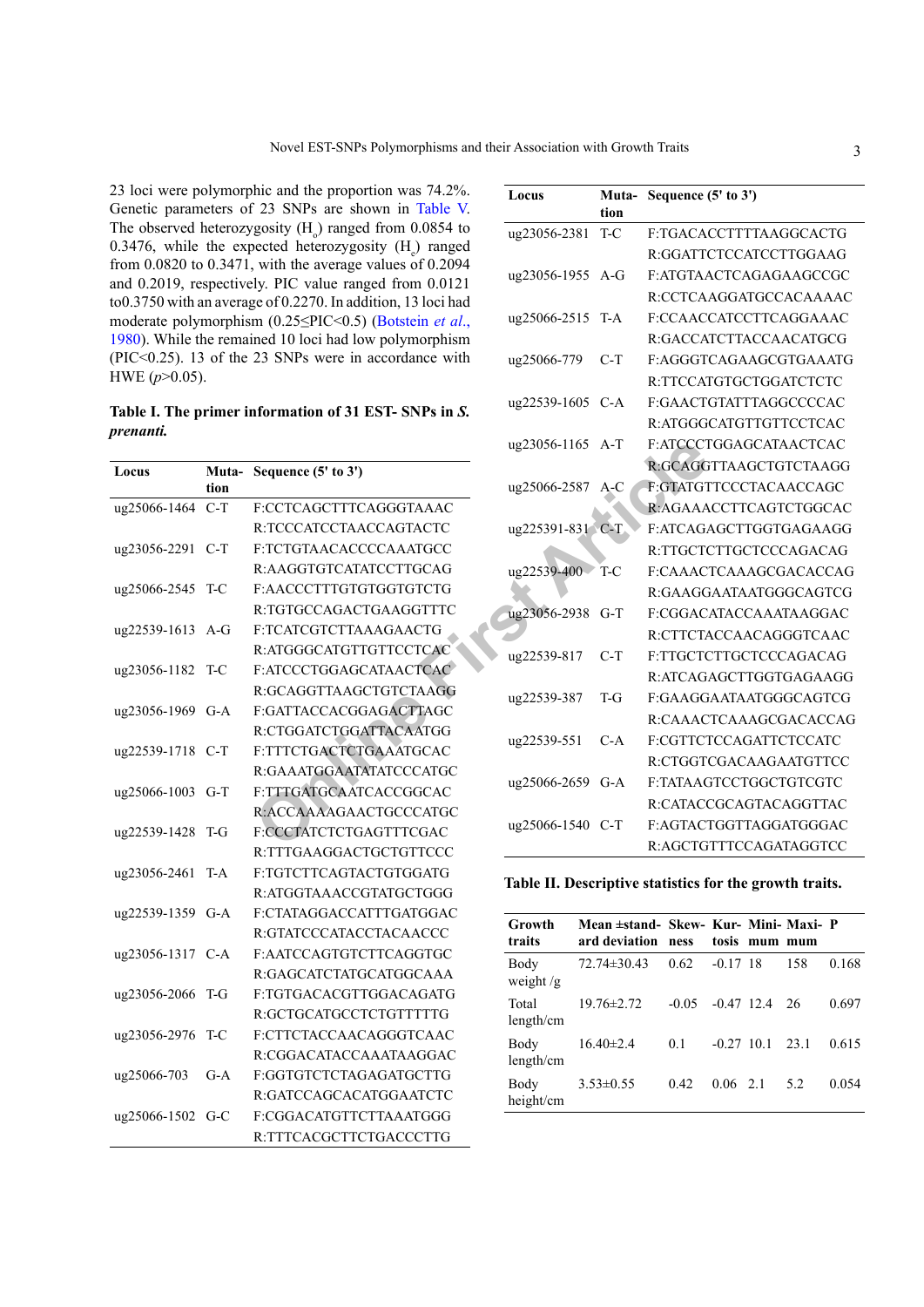Y. Yang *et al.*

| <b>Growth traits</b> | <b>Body weight</b> | <b>Total length</b> | <b>Body length</b> | <b>Body height</b> |
|----------------------|--------------------|---------------------|--------------------|--------------------|
| Body weight          |                    | $0.939**$           | $0.951**$          | $0.910**$          |
| Total length         |                    |                     | $0.982**$          | $0.887**$          |
| Body length          |                    |                     |                    | $0.889**$          |
| Body height          |                    |                     |                    |                    |

<span id="page-3-0"></span>**Table III. Correlation coefficients of body weight, total length, body length, body heigh.**

<span id="page-3-1"></span>**Table IV. Principle component analysis on growth traits of** *S.prenanti.*

| Component                | Initial of component |      |                                            |       |       | Sum of squares of extracted component      |
|--------------------------|----------------------|------|--------------------------------------------|-------|-------|--------------------------------------------|
|                          | Total                |      | Variance ratio Accumulation variance ratio | Total |       | Variance ratio Accumulation variance ratio |
| Body weight              | 3.78 94.50           |      | 94.50                                      | 3.78  | 94.50 | 94.50                                      |
| Total length $0.14$ 4.67 |                      |      | 98.06                                      |       |       |                                            |
| Body length              | 0.06                 | 1.51 | 99.57                                      |       |       |                                            |
| Body height              | 0.02                 | 0.43 | 100.00                                     |       |       |                                            |
|                          |                      |      |                                            |       |       |                                            |

<span id="page-3-2"></span>**Table V. Genetic parameters of 23 SNP loci in** *S. Prenanti.*

| Body weight                                                   | 3.78  | 94.50                   | 94.50                        |                                              |            | 3.78<br>94.50<br>94.5                                                  |
|---------------------------------------------------------------|-------|-------------------------|------------------------------|----------------------------------------------|------------|------------------------------------------------------------------------|
| Total length                                                  | 0.14  | 4.67                    | 98.06                        |                                              |            |                                                                        |
| Body length                                                   | 0.06  | 1.51                    | 99.57                        |                                              |            |                                                                        |
| Body height                                                   | 0.02  | 0.43                    | 100.00                       |                                              |            |                                                                        |
| Table V. Genetic parameters of 23 SNP loci in S.<br>Prenanti. |       |                         |                              |                                              |            | (HWE).<br>Associations between EST-SNPs<br>The results of multivariate |
| Locus                                                         |       | Mutation H <sub>o</sub> | $H_{\scriptscriptstyle\rho}$ | $\mathbf{P}_{\text{H}\underline{\text{WE}}}$ | <b>PIC</b> | the general linear model indicat                                       |
| ug22539-1613                                                  | $A-G$ | 0.2744                  |                              | 0.3188 0.0727                                | 0.2673     | ug25066-1502 had significantly h                                       |
| ug22539-1718                                                  | $C-T$ | 0.0183                  |                              | 0.0182 0.9232                                | 0.0179     | TL than did individuals with the G<br>CC genotype had significantly gr |
| ug23056-1182                                                  | T-C   | 0.1646                  |                              | 0.1912 0.0712                                | 0.1725     | CG genotype $(p<0.05)$ . For ug2.                                      |
| ug23056-1317                                                  | $C-A$ | 0.1768                  |                              | 0.1617 0.2229                                | 0.1482     | was significantly lower than CT g                                      |
| ug23056-2066                                                  | $T-G$ | 0.3963                  |                              | 0.5015 0.0071 0.3750                         |            | Moreover, compared with CC go                                          |
| ug23056-2976                                                  | T-C   | 0.1951                  |                              | 0.1766 0.1736 0.1606                         |            | the AC genotype at ug22539-160                                         |
| ug25066-2545                                                  | T-C   | 0.2805                  |                              | 0.3151 0.1572 0.2648                         |            | value in TL, BL, BH, and BW ( $p$                                      |
| ug22539-1359                                                  | $G-A$ | 0.3049                  | 0.4102 0.001                 |                                              | 0.3253     | analysed, the allele C was signific                                    |
| ug22539-1428                                                  | T-G   | 0.6951                  |                              | 0.4997 0.0000                                | 0.3741     | in TL, BL and BH (Table VII) $(p \cdot$                                |
| ug23056-1969                                                  | $G-A$ | 0.6103                  |                              | 0.4256 0.0000                                | 0.3341     | <b>DISCUSSI</b>                                                        |
| ug23056-2291                                                  | $C-T$ | 0.4146                  |                              | 0.3297 0.0009                                | 0.2746     |                                                                        |
| ug23056-2461                                                  | T-A   | 0.6829                  | 0.4511                       | 0.0000                                       | 0.3486     | Principal<br>component<br>ana                                          |
| ug25066-1003                                                  | $G-T$ | 0.5915                  |                              | 0.4178 0.0000                                | 0.3298     | reduction technique that used t                                        |
| ug25066-1464                                                  | $C-T$ | 0.9207                  |                              | 0.4984 0.0000                                | 0.3734     | between several response variab                                        |
| ug22539-1605                                                  | $C-A$ | 0.0854                  |                              | 0.0820 0.5827                                | 0.0784     | variation in the data (Abbas and                                       |
| ug23056-1165                                                  | $A-T$ | 0.1951                  |                              | 0.2240 0.0953                                | 0.1983     | PCA has been widely used in aqu                                        |
| ug23056-1955                                                  | $A-G$ | 0.1890                  |                              | 0.2285 0.0253                                | 0.2019     | ecosystem (Uddameri et al., 2014                                       |
| ug23056-2381                                                  | T-C   |                         | 0.3476 0.3471 0.9868         |                                              | 0.2862     | et al., 2017; Gammanpila et al.                                        |
| ug25066-2515                                                  | T-A   | 0.0122                  |                              | 0.0122 0.9558                                | 0.0121     | analysis (Jiang et al., 2012; Li                                       |
| ug25066-2587                                                  | A-C   | 0.0305                  |                              | 0.0301 0.8595                                | 0.029      | when the variables under study<br>our study, the correlation analysi   |
| ug25066-703                                                   | $G-A$ | 0.2317                  |                              | 0.3700 0.0000                                | 0.3008     | (BW, TL, BL and BH) have a                                             |
| ug25066-779                                                   | $C-T$ | 0.0675                  |                              | 0.0654 0.6712                                | 0.063      | relationship. What is more, the re                                     |
| ug25066-1502                                                  | $G-C$ | 0.3476                  |                              | 0.3471 0.9868                                | 0.2862     | BW is the first principal compo                                        |
| Mean                                                          |       | 0.3145                  | 0.2792                       |                                              | 0.2270     | of S. prenanti. Therefore, body w                                      |

observed heterozygosity=  $(H_0)$ , expected heterozygosity=  $(H_e)$ , polymorphic information content  $=$  (PIC), Hardy-Weinberg equilibrium=

(HWE). *Associations between EST-SNPs and growth traits*

The results of multivariate analysis of variance in the general linear model indicated that CC genotype at ug25066-1502 had significantly higher values for BW and TL than did individuals with the GG genotype  $(p<0.05)$ , and CC genotype had significantly greater values for BW than CG genotype  $(p<0.05)$ . For ug23056-2976, TT genotype was significantly lower than CT genotype for BH (*P*<0.05). Moreover, compared with CC genotype, individuals with the AC genotype at ug22539-1605 had significantly higher value in TL, BL, BH, and BW (*p*<0.05) ([Table VI\)](#page-4-0). Further analysed, the allele C was significantly higher than allele A in TL, BL and BH (Table VII)  $(p<0.05)$ .

### **DISCUSSION**

Principal component analysis is a dimension reduction technique that used to describe the relations between several response variables and explain the total variation in the data [\(Abbas and Wasin., 2019](#page-5-7)). To date, PCA has been widely used in aquatic area, such as aquatic ecosystem [\(Uddameri](#page-6-12) *et al*., 2014), aquatic nutrition ([Casu](#page-5-8)  *et al*[., 2017;](#page-5-8) [Gammanpila](#page-5-9) *et al*., 2017), morphological analysis (Jiang *et al*[., 2012;](#page-5-10) Li *et al*[., 2015\)](#page-6-13). It is useful when the variables under study are highly correlated. In our study, the correlation analysis showed that four traits (BW, TL, BL and BH) have an extremely significant relationship. What is more, the result of PCA showed that BW is the first principal component of the growth traits of *S. prenanti*. Therefore, body weight is a main indicator in selective breeding of *S. prenanti*. Furthermore, TL, BH and BL could be indirect indicators to reflect the growth.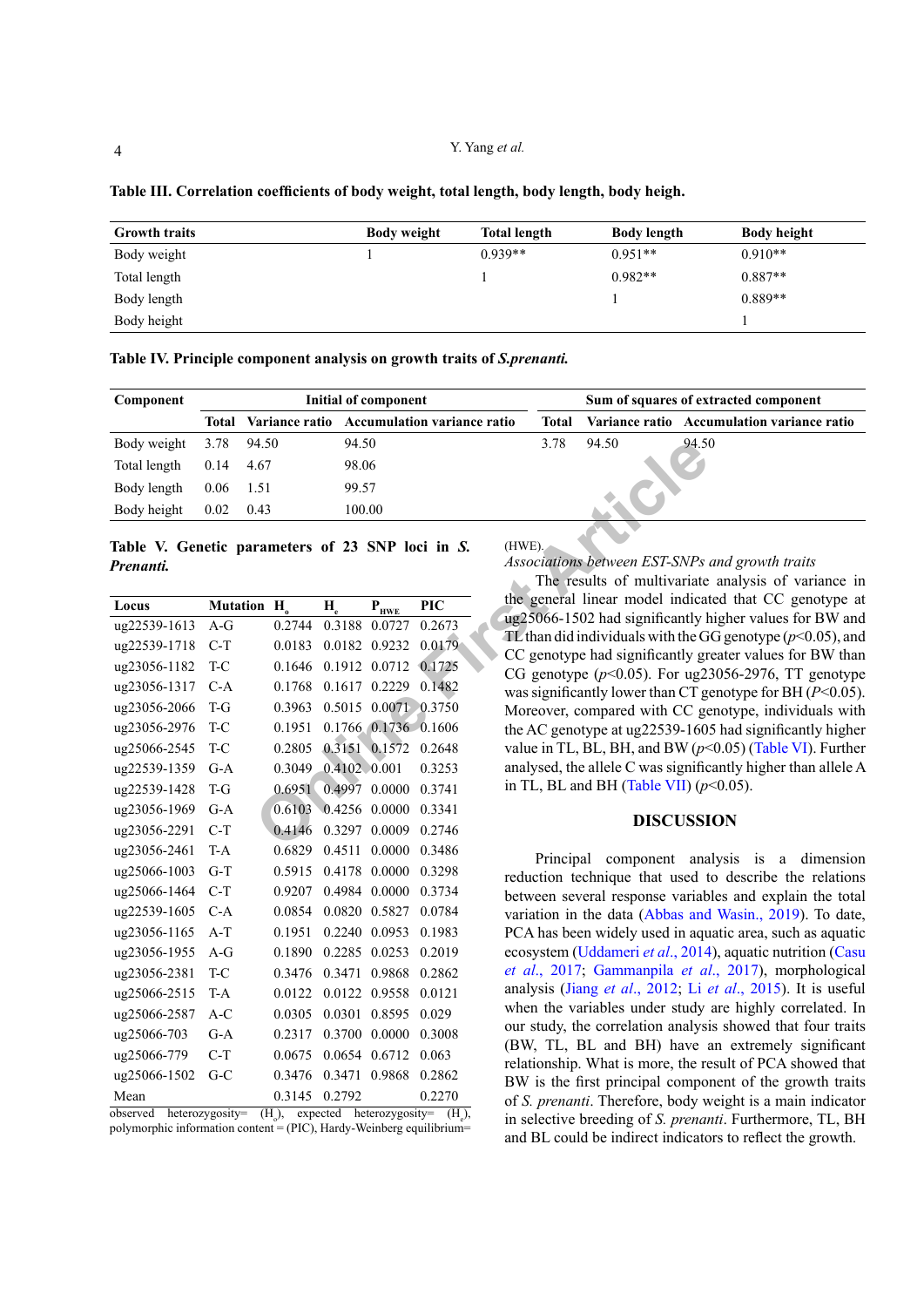| Locus    | Genotype        | <b>Number</b> | Body weight (g)                 | Body height (cm)             | Total length (cm)              | Body length (cm)               |
|----------|-----------------|---------------|---------------------------------|------------------------------|--------------------------------|--------------------------------|
| ug25066- | GG              | 99            | $75.26 \pm 30.37$ <sup>a</sup>  | $3.59 \pm 0.54$ <sup>a</sup> | $20.00 \pm 2.69$ <sup>a</sup>  | $16.62 \pm 2.39$ <sup>a</sup>  |
| 1502     | CG              | 57            | $67.07 \pm 30.12^{\text{a}}$    | $3.40 \pm 0.56$ <sup>a</sup> | $19.16 \pm 2.73$ <sup>ab</sup> | $15.87 \pm 2.35^{\circ}$       |
|          | <sub>CC</sub>   | 8             | $81.94 \pm 30.85^{\circ}$       | $3.64 \pm 0.57$ <sup>a</sup> | $20.99 \pm 2.37$ <sup>b</sup>  | $17.39 \pm 2.23$ <sup>a</sup>  |
| ug23056- | TT              | 132           | $70.73 \pm 29.22$ <sup>a</sup>  | $3.48 \pm 0.53$ <sup>a</sup> | $19.59 \pm 2.66^a$             | $16.24 \pm 2.34$ <sup>a</sup>  |
| 2976     | CT <sup>-</sup> | 32            | $81.00 \pm 34.26^a$             | $3.71 \pm 0.62^b$            | $20.45 \pm 2.87$ <sup>a</sup>  | $17.03 \pm 2.56^{\circ}$       |
| ug22539- | CC              | 150           | $74.13 \pm 30.97$ <sup>aA</sup> | $3.54 \pm 0.57$ <sup>a</sup> | $19.88 \pm 2.77$ <sup>aA</sup> | $16.52 \pm 2.44$ <sup>aA</sup> |
| 1605     | AC              | 14            | $57.8 \pm 18.86$ <sup>bB</sup>  | $3.32 \pm 0.31^b$            | $18.43 \pm 1.50$ <sup>bB</sup> | $15.08 \pm 1.34$ <sup>bB</sup> |

<span id="page-4-0"></span>**Table VI. Correlation analysis between genotypes of SNPs and growth traits in** *S. prenanti.*

Note: The different superscript lowercase letters within the same column mean significantly difference at 0.05 level, and the different capital letters mean significantly difference at 0.01 level.

**Table VII. Correlation analysis between alleles of SNP and growth traits.**

| Locus        | Allele Number | Body weight (g)   | Body height (cm)        | Total length (cm)              | Body length (cm)               |
|--------------|---------------|-------------------|-------------------------|--------------------------------|--------------------------------|
| ug22539-1605 | 164           | $72.74 \pm 30.43$ | $3.53 \pm 0.55^{\circ}$ | $19.76 \pm 2.72$ <sup>Aa</sup> | $16.40 \pm 2.40$ <sup>Aa</sup> |
|              |               | $57.8 \pm 18.86$  | $3.32 \pm 0.31^b$       | $18.43 \pm 1.50^{Bb}$          | $15.08 \pm 1.34$ <sup>Bb</sup> |

Note: The different superscript lowercase letters within the same column mean significantly difference at 0.05 level, and the different capital letters mean significantly difference at 0.01 level.

<span id="page-4-1"></span>**n analysis between alleles of SNP and growth traits.**<br> **Comber Body weight (g)** Body height (cm) Total length (cm)<br>  $164$  72.74±30.43 3.53±0.55°  $1976\pm2.72^{2n}$ <br>  $14$  57.8±18.86 3.32±0.31<sup>b</sup><br>  $10$  level.<br>
Dilevel.<br>
Dile Abundant SNPs discovered by the next generation sequencing technologies have allowed us to better understand the association between genomic variation and production traits in aquatic species (Yáñez *et al*., 2014). In this study, we identified 31 genomic SNP loci from the unigene data of the transcriptome. The ratio between conversion and transversion was 1.38, similar to turbot (1.35) (Vera *et al*[., 2013\)](#page-6-14), lower than lake sturgeon (1.65) (Hale *et al*[., 2009\)](#page-5-11), which is related to the differences of the species' own genome and living environment. The ratio between conversion and transversion in point mutations has a great influence on the degree of gene selection pressure and reflected deviation of mutation. Besides, the data of genotyping of SNP in 164 *S. prenanti* showed 23 loci were polymorphic accounting for 74.2%, which was lower than previous research in *S. prenanti* ([Luo](#page-6-8) *et al*[., 2016](#page-6-8)) and higher than *Mauremys mutica* (Zhao *et al*., 2016) and large yellow croaker (Jiang *et al*[., 2015\)](#page-5-12).

Heterozygosity could measure the genetic variability; He>5 indicated that the population experiences low selection and maintains higher genetic diversity ([Jiang](#page-5-12) *et al*[., 2015](#page-5-12); Zhang *et al*., 2019). Our data suggested that the mean value of observed heterozygosity and expected heterozygosity were respectively 0.2094 and 0.2019. which indicated the population has low genetic diversity. After calculating the PIC in the population, 13 loci were found to have moderate polymorphism  $(0.25 \leq PIC \leq 0.5)$ , whereas others were low polymorphism (PIC<0.25). PIC demonstrates the degree of DNA variation, the value of which is dependent on the number of alleles and their

frequency distribution. If the number of alleles was greater and the allelic frequencies of all alleles were more balanced, the PIC will be greater (nearly 1) (Li *et al*[., 2012](#page-6-5)). Low genetic parameters could be attributed to the fact that the SNP only has two alleles, allelic imbalance, and the samples from cultured population and the population's genetic diversity were low.

If there is a significant association between markers and specific trait in a population, correlation analysis can figure out that which marker is associated with that trait (Doerge, 2002; [Lynch and Walsh, 1997\)](#page-6-15). This association has already reached the significant level, which may suggest the relationships between the marker and the trait. Consequently, the selective breeding inferred from phenotype can operate to genotype-assisted selection. In this study, we found that CC genotype at ug25066- 1502 was significantly superior than GC genotype and GG genotype with higher BH, which demonstrates that ug25066-1502 was correlated with BH. However, only BL in the CC genotype was significantly superior than the GG genotype, while no significant difference was observed between GG and GC genotype. Therefore, these data imply that ug23056-2976 may have some effects on TL, but the effects are not major. Apart from these, at ug23056- 2976 and ug22539-1605, we only detected two genotypes. The results imply that the CC at ug23056-2976 and AA at ug22539-1605 are rare genotypes. Or we need additional work to utilize larger samples for further confirmation. For ug22539-1605, the CC genotype was significantly correlated with the four traits. In our analysis, we found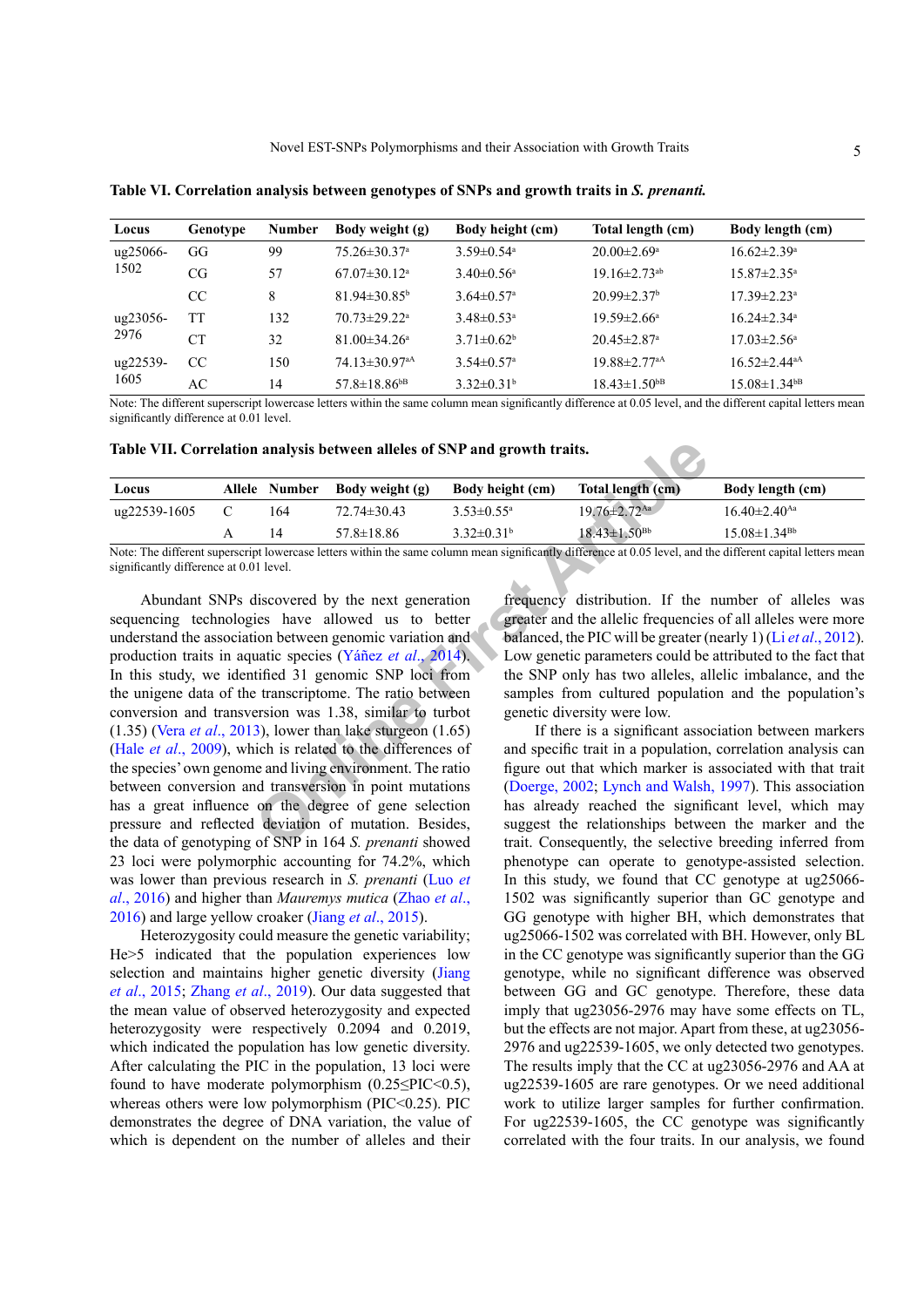that the allelic genotype C was significantly higher than allele A in TL, BL and BH. So, the allelic genotype C may be had a major impact on growth traits.

## **CONCLUSIONS**

In our study, principal component analysis indicated that body weight was the first principal component of the growth traits of *S. prenanti*. And we found that ug25066- 1502 was correlated with BH and ug22539-1605 was significantly correlated with the four traits. The two loci could be used as important candidate molecular markers for selective breeding of *S. prenanti*.

## **ACKNOWLEDGEMENTS**

**WLEDGEMENTS**<br>
Song J.J., Chen Z.H., Chen<br>
upported by Fundamental Research<br>
lu, M. and Ye, X., 2019.<br>
and growth correlation are<br>
expions of two myosin<br>
Southwest university Rongchang<br>
Article of the Mundation of<br>
Southwe This research was supported by Fundamental Research Funds for the central Universities (XDJK2017B008, XDJK2015C034), scientific research initiation project aided by special fund, Southwest university Rongchang campus (20700208), and the Youth Foundation of Southwest University Rongchang Campus (20700937, 20700938), the National Natural Science Foundation of China (31402302).

*Conflict of interest declaration* The authors have no conflict of interest to declare.

# **REFERENCES**

- <span id="page-5-7"></span>Abbas, F.M.A. and Wasin, A.A.A.A., 2019. *Chapter 8 - principal components analysis*. Easy Statistics for Food Science with R. Academic Press. pp. 125- 141. https://doi.org/10.1016/B978-0-12-814262- [2.00008-X](https://doi.org/10.1016/B978-0-12-814262-2.00008-X)
- <span id="page-5-6"></span>Botstein, D., White, R.L., Skolnick, M. and Davis, R.W., 1980. Construction of a genetic linkage map in man using restriction fragment length polymorphisms. *Am. J. Hum. Genet*., **32**: 314-331.
- <span id="page-5-8"></span>Casu, F., Watson, A.M., Yost, J., Leffler, J.W., Gaylord, T.G., Barrows, F.T., Sandifer, P.A., Denson, M.R. and Bearden, D.W., 2017. Metabolomics analysis of effects of commercial soy-based protein products in red drum (*Sciaenops ocellatus*). *J. Proteome. Res.,* **16**: 2481-2494. [https://doi.org/10.1021/acs.](https://doi.org/10.1021/acs.jproteome.7b00074) [jproteome.7b00074](https://doi.org/10.1021/acs.jproteome.7b00074)
- <span id="page-5-5"></span>Chen, Y.F. and Cao, W.X., 2000. *Schizothoracinae*. Science press. Beijing, China. pp. 273-390.
- <span id="page-5-2"></span>Cong, R., Li, Q. and Kong, L., 2013. Polymorphism in the insulin-related peptide gene and its association with growth traits in the Pacific oyster *Crassostrea gigas*. *Biochem. Syst. Ecol*., **46**: 36-43. [https://doi.](https://doi.org/10.1016/j.bse.2012.09.008)

[org/10.1016/j.bse.2012.09.008](https://doi.org/10.1016/j.bse.2012.09.008)

- <span id="page-5-3"></span>Cong, R., Kong, L., Yu, H. and Li, Q., 2014. Association between polymorphism in the insulin receptorrelated receptor gene and growth traits in the Pacific oyster *Crassostrea gigas*. *Biochem. Syst. Ecol*., **54**: 144-149. <https://doi.org/10.1016/j.bse.2014.02.003>
- <span id="page-5-0"></span>De-Santis, C. and Jerry, D.R., 2007. Candidate growth genes in finfish. Where should we be looking? *Aquaculture*, **272**: 0-38. [https://doi.org/10.1016/j.](https://doi.org/10.1016/j.aquaculture.2007.08.036) [aquaculture.2007.08.036](https://doi.org/10.1016/j.aquaculture.2007.08.036)
- <span id="page-5-13"></span>Doerge, R.W., 2002. Multifactorial geneticsmapping and analysis of quantitative trait loci in experimental populations. *Nat. Rev. Genet*., **3**: 43-52. [https://doi.](https://doi.org/10.1038/nrg703) [org/10.1038/nrg703](https://doi.org/10.1038/nrg703)
- <span id="page-5-4"></span>Dong J.J., Chen Z.H., Cheng F.S, Tian, Y.Y., Hu, J., Lu, M. and Ye, X., 2019. Cloning, SNP detection, and growth correlation analysis of the 5′ flanking regions of two myosin heavy chain-7 genes in Mandarin fish (*Siniperca chuatsi*). *Comp. Biochem. Physiol. B Biochem. mol. Biol*., **228**: 10-16. [https://](https://doi.org/10.1016/j.cbpb.2018.10.006) [doi.org/10.1016/j.cbpb.2018.10.006](https://doi.org/10.1016/j.cbpb.2018.10.006)
- Emahazion T., Jobs, M., Howell, W.M., Siegfried, M., Wyöni, P., Prince J.A. and Brookes, A.J., 1999. Identifcation of 167 polymorphisms in 88 genes from candidate neurodegeneration pathways. *Gene*, **238**: 315-324. [https://doi.org/10.1016/S0378-](https://doi.org/10.1016/S0378-1119(99)00330-3) 1119(99)00330-3
- <span id="page-5-9"></span>Gammanpila, M., Amarasinghe, U.S. and Wijeyaratne, M.J.S., 2017. Morphological correlates with diet of fish assemblages in brush park fisheries of tropical estuaries. *Environ. Biol. Fish*., **1**: 1-15. [https://doi.](https://doi.org/10.1007/s10641-017-0642-x) org/10.1007/s10641-017-0642-x
- <span id="page-5-11"></span>Hale, M.C., Mccormick, C.R., Jackson, J.R. and Dewoody, J.A., 2009. Next-generation pyrosequencing of gonad transcriptomes in the polyploid lake sturgeon (*Acipenser fulvescens*): The relative merits of normalization and rarefaction in gene discovery. *BMC Genomics*, **10**: 203. [https://](https://doi.org/10.1186/1471-2164-10-203) [doi.org/10.1186/1471-2164-10-203](https://doi.org/10.1186/1471-2164-10-203)
- <span id="page-5-1"></span>Guo, H.H., Bao Z.M., Li, J., Wang, S.S., He, Y., Fu, X., Zhang, L. and Hu, X., 2012. Molecular characterization of tgf-β type i receptor gene (tgfbr1) in *Chlamys farreri*, and the association of allelic variants with growth traits. *PLoS One*, **7**: e51005. <https://doi.org/10.1371/journal.pone.0051005>
- <span id="page-5-12"></span>Jiang, L., Chen, Y., Zhang, J., Zhu, A., Wu, C., Liu, L., Lin, Z. and Dong, Y., 2015. Population structure of large yellow croaker (*Larimichthys crocea*) revealed by single nucleotide polymorphisms. *Biochem. Syst. Ecol*., **63**: 136-142. [https://doi.](https://doi.org/10.1016/j.bse.2015.09.025) [org/10.1016/j.bse.2015.09.025](https://doi.org/10.1016/j.bse.2015.09.025)
- <span id="page-5-10"></span>Jiang, W., Heok Hee, N.G., Yang, J. and Chen, X.,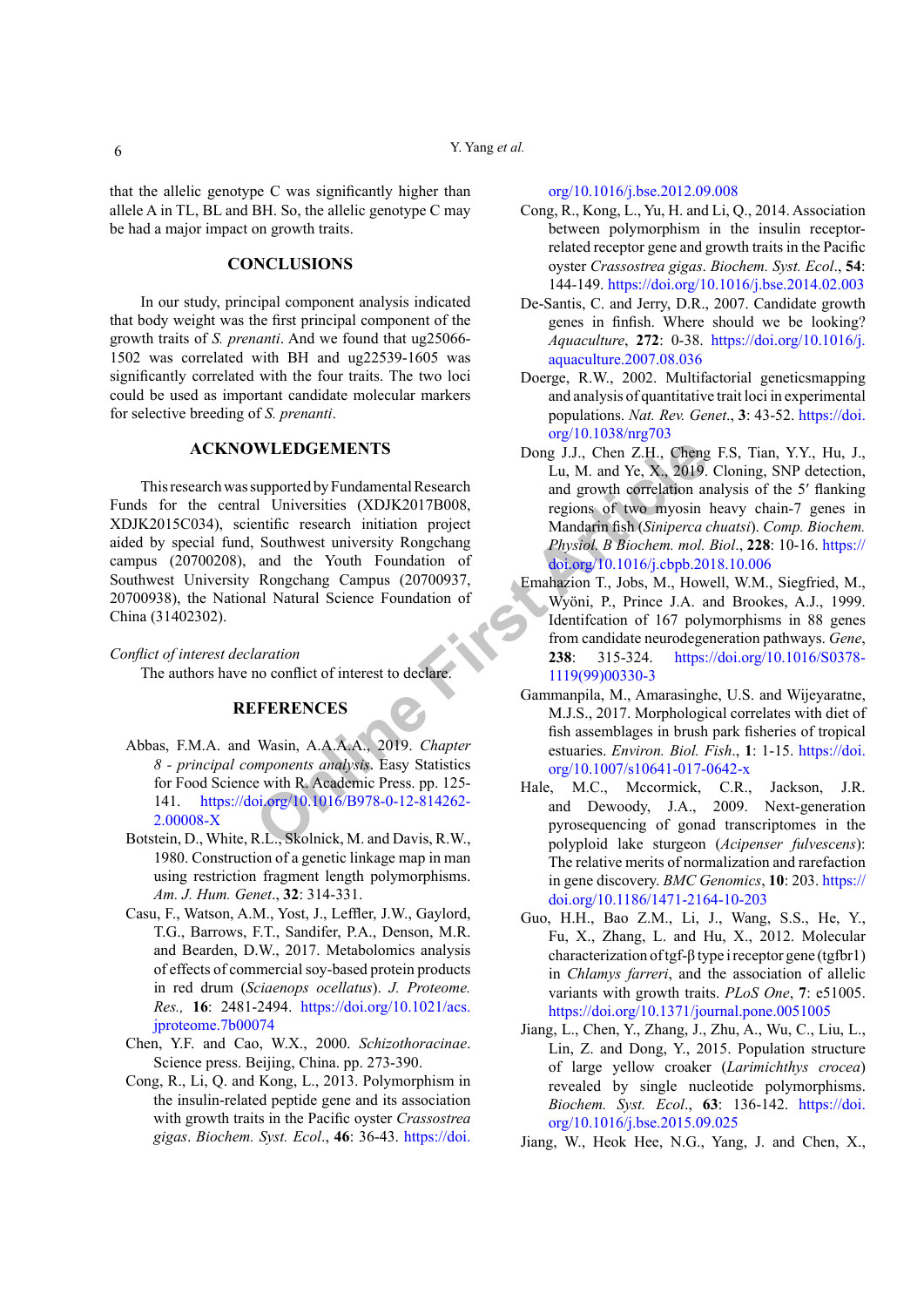2012. A taxonomic review of the catfish identified as *Glyptothorax zanaensis* (Teleostei: Siluriformes: Sisoridae), with the descriptions of two new species. *Zool. J. Linn. Soc. Lond*., **165**: 363-389. <https://doi.org/10.1111/j.1096-3642.2011.00811.x>

- <span id="page-6-4"></span>Li, M.J., Liu, W.S., Luo, W., Zhang, X.Q., Zhu, W.L., Wang, J., Liao, L.Y. and Li, G.H., 2016. Polymorphisms and their association with growth traits in the growth hormone gene of yellow catfish, *Pelteobagrus fulvidraco*. *Aquaculture*, **469**: S0044848616310109. [https://doi.org/10.1016/j.](https://doi.org/10.1016/j.aquaculture.2016.11.028) [aquaculture.2016.11.028](https://doi.org/10.1016/j.aquaculture.2016.11.028)
- <span id="page-6-5"></span>Li, X., Bai, J., Hu, Y., Ye, X., Li, S. and Yu, L., 2012. Genotypes, haplotypes and diplotypes of - SNPs and their association with growth traits in largemouth bass (*Micropterus salmoides*). *Mol. Biol. Rep*., **39**: 4359-4365. https://doi.org/10.1007/s11033-011- [1223-2](https://doi.org/10.1007/s11033-011-1223-2)
- <span id="page-6-13"></span>Li, Z., Liang, H.W., Luo, X.Z., Pan, G.B. and Zou, G.W., 2015. A consecutive self-proliferate silver carp (*Hypophthalmichthys molitrix*) variety created through artificial meiotic gynogenesis. *Aquaculture*, **437**: 21-29. https://doi.org/10.1016/j. [aquaculture.2014.11.007](https://doi.org/10.1016/j.aquaculture.2014.11.007)
- <span id="page-6-1"></span>Liu, Z.J. and Cordes, J.F., 2004. DNA marker technologies and their applications in aquaculture genetics. *Aquaculture*, **238**: 1-37. https://doi. [org/10.1016/j.aquaculture.2004.05.027](https://doi.org/10.1016/j.aquaculture.2004.05.027)
- <span id="page-6-0"></span>Lu, S.X. and Wu, C.X., 2002. Research and application of animal genetic marker assisted selection. *Hereditas (Beijing)*, **24**: 359-362.
- Luo, H., Ye, H., Xiao, S., He, W., Zheng, S. and Wang, X., 2016. Development of snp markers associated with immune-related genes of *Schizothorax prenanti*. *Conserv. Genet. Resour*., **8**: 1-4. https:// [doi.org/10.1007/s12686-016-0539-6](https://doi.org/10.1007/s12686-016-0539-6)
- <span id="page-6-10"></span><span id="page-6-8"></span> Luo, H., Xiao, S., Ye, H., Zhang, Z., Lv, C., Zheng, S., Wang, Z.Y. and Wang, X.Q., 2016. Identification of immune-related genes and development of SSR/ SNP markers from the spleen transcriptome of *Schizothorax prenanti*. *PLoS One,* **11**: e0152572. <https://doi.org/10.1371/journal.pone.0152572>
- <span id="page-6-15"></span><span id="page-6-9"></span>Lynch, M. and Walsh, B., 1997. *Genetics and analysis of quantitative traits*. Sinauer, Sunderland, Massachusetts, pp. 980.
- <span id="page-6-3"></span>Spelman, R.J., Garrick, D.J. and Van Arendonk, J.A.M., 1999. Utilisation of genetic variation by marker assisted selection in commercial dairy cattle populations. *Livest. Prod. Sci.,* **59**: 51-60. [https://](https://doi.org/10.1016/S0301-6226(99)00003-2) [doi.org/10.1016/S0301-6226\(99\)00003-2](https://doi.org/10.1016/S0301-6226(99)00003-2)
- <span id="page-6-6"></span>Thanh, N.M., Barnes, A.C., Mather, P.B., Li, Y. and Lyons, R.E., 2010. Single nucleotide

polymorphisms in the actin and crustacean hyperglycemic hormone genes and their correlation with individual growth performance in the giant freshwater prawn *Macrobrachium rosenbergii*. *Aquaculture*, **301**: 7-15. [https://doi.org/10.1016/j.](https://doi.org/10.1016/j.aquaculture.2010.02.001) [aquaculture.2010.02.001](https://doi.org/10.1016/j.aquaculture.2010.02.001)

- <span id="page-6-12"></span>Uddameri, V., Honnungar, V. and Hernandez, E.A., 2014. Assessment of groundwater water quality in central and southern Gulf Coast aquifer, TX using principal component analysis. *Environ. Earth Sci*., **71**: 2653-2671. [https://doi.org/10.1007/s12665-](https://doi.org/10.1007/s12665-013-2896-8) [013-2896-8](https://doi.org/10.1007/s12665-013-2896-8)
- <span id="page-6-14"></span><span id="page-6-11"></span><span id="page-6-7"></span><span id="page-6-2"></span>Vera, M., Jose-Antonio, A., Fernandez, C., Bouza, C., Vilas, R. and Martinez, P., 2013. Development and validation of single nucleotide polymorphisms (SNPs) markers from two transcriptome 454-runs of turbot (*Scophthalmus maximus*) using highthroughput genotyping. *Int. J. mol. Sci*., **14**: 5694- 5711. <https://doi.org/10.3390/ijms14035694>
- **Example 12**<br> **CONFIGUATE:** Articlean Sample and Sample and Sample and Sample and Sample and Sample and Sample and Sample and Sample and Sample and Sample and Sample and Sample and Sample and Sample and Sample and Sample a Wang, D.G., Fan, J.B., Siao, C., Berno, A., Young, P., Sapolsky, R., Ghandour, G., Perkins, N., Winchester, E. and Spencer, J., 1998. Large-scale identifcation, mapping, and genotyping of singlenucleotide polymorphisms in the human genome. *Science*, **280**: 1077-1082. [https://doi.org/10.1126/](https://doi.org/10.1126/science.280.5366.1077) science.280.5366.1077
	- West, S.G., Finch, J.F. and Curran, P.J., 1995. Structural equation models with nonnormal variables: Problems and remedies. In: *Structural equation modeling: Concepts, issues and applications* (ed. R.H. Hoyle). pp. 56-75.
	- Wu, Y.F. and Wu, C.Z., 1992. *The qinghai-tibet plateau fish. sichuan publishing house of science and technology.* Chengdu, Sichuan, China, pp. 361-365.
	- Yáñez, J.M., Houston, R.D. and Newman, S., 2014. Genetics and genomics of disease resistance in salmonid species. *Front. Genet.,* **5**: 415. [https://doi.](https://doi.org/10.3389/fgene.2014.00415) [org/10.3389/fgene.2014.00415](https://doi.org/10.3389/fgene.2014.00415)
	- Yeh, F., Yang, R. and Boyle, T., 2000. *POPGENE 32, Microsoft windows-based freeware for population genetic analysis.* Molecular Biology and Biotechnology Center. University of Alberta, Edmonton, Alberta, Canada.
	- Ye, H., Xiao, S.J., Wang, X.Q., Wang, Z.Y., Zhang, Z.S., Zhu, C.K., Hu, B.J., Lv, C.H., Zheng, S.M. and Luo, H., 2018. Characterization of spleen transcriptome of *Schizothorax prenanti* during *Aeromonas hydrophila* infection. *Mar. Biotechnol*., **20**: 246-256. [https://doi.org/10.1007/s10126-018-](https://doi.org/10.1007/s10126-018-9801-0) [9801-0](https://doi.org/10.1007/s10126-018-9801-0)
	- Zhang, S.Y., Li, X., Chen, X.H., Pan, J.L., Wang, M.H., Zhong, L.Q., Qin, Q. and Bian, W.J., 2019.